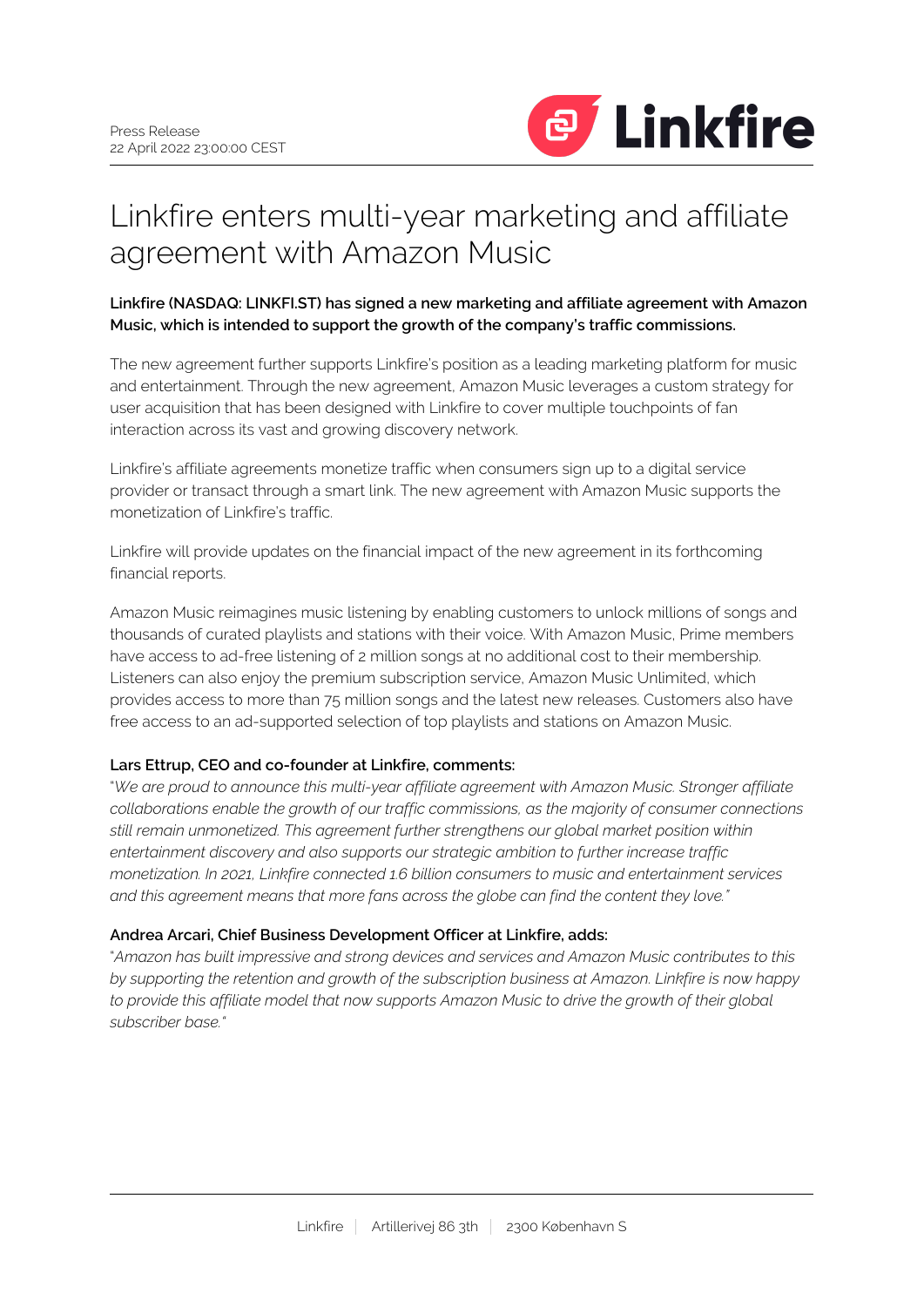

### **For further information, please contact:**

Lars Ettrup, CEO, Linkfire Telephone: +45 26 88 99 53 E-mail: investors@linkfire.com

Tobias Demuth, CFO, Linkfire Telephone: +45 26 88 99 53 E-mail: investors@linkfire.com

David Marek, PR Manager, Amazon Music E-mail: [davmarek@amazon.com](mailto:davmarek@amazon.com)

## **About Amazon Music**

Amazon Music reimagines music listening by enabling customers to unlock millions of songs and thousands of curated playlists and stations with their voice. Amazon Music provides unlimited access to new releases and classic hits across iOS and Android mobile devices, PC, Mac, Echo, and Alexa-enabled devices including Fire TV and more. With Amazon Music, Prime members have access to ad-free listening of 2 million songs at no additional cost to their membership. Listeners can also enjoy the premium subscription service, Amazon Music Unlimited, which provides access to more than 90 million songs and the latest new releases. Amazon Music Unlimited customers also now have access to the highest-quality listening experience available, with more than 90 million songs available in High Definition (HD), more than 7 million songs in Ultra HD, and a growing catalog of spatial audio. Customers also have free access to an ad-supported selection of top playlists and stations on Amazon Music. All Amazon Music tiers now offer a wide selection of podcasts at no additional cost, and live streaming in partnership with Twitch. Engaging with music and culture has never been more natural, simple, and fun. For more information, visit [amazonmusic.com](https://www.amazonmusic.com/) or download the Amazon Music app.

### **About Linkfire**

Linkfire is the world's leading SaaS marketing platform for the music and entertainment industries with the mission to empower entertainment discovery everywhere. Linkfire's offering consists of two solutions: the Linkfire SaaS Marketing Platform for labels and artists and the Linkfire Discovery Network connecting consumers to music products through apps and partner websites. Linkfire's platform has over 85,000 users, including the vast majority of the top 100 Billboard artists and largest record labels. In 2021, 1.6 billion consumers were connected through Linkfire and the company's revenue amounted to DKK 33.7 million, corresponding to a year-on-year growth of 36 percent. Linkfire has more than 100 employees and is headquartered in Copenhagen, with additional offices in New York, Los Angeles, Lisbon and Accra. Linkfire ("LINKFI") is listed on Nasdaq First North Premier Growth Market, Sweden. For further information, please visit: [https://investors.linkfire.com/.](https://investors.linkfire.com/)